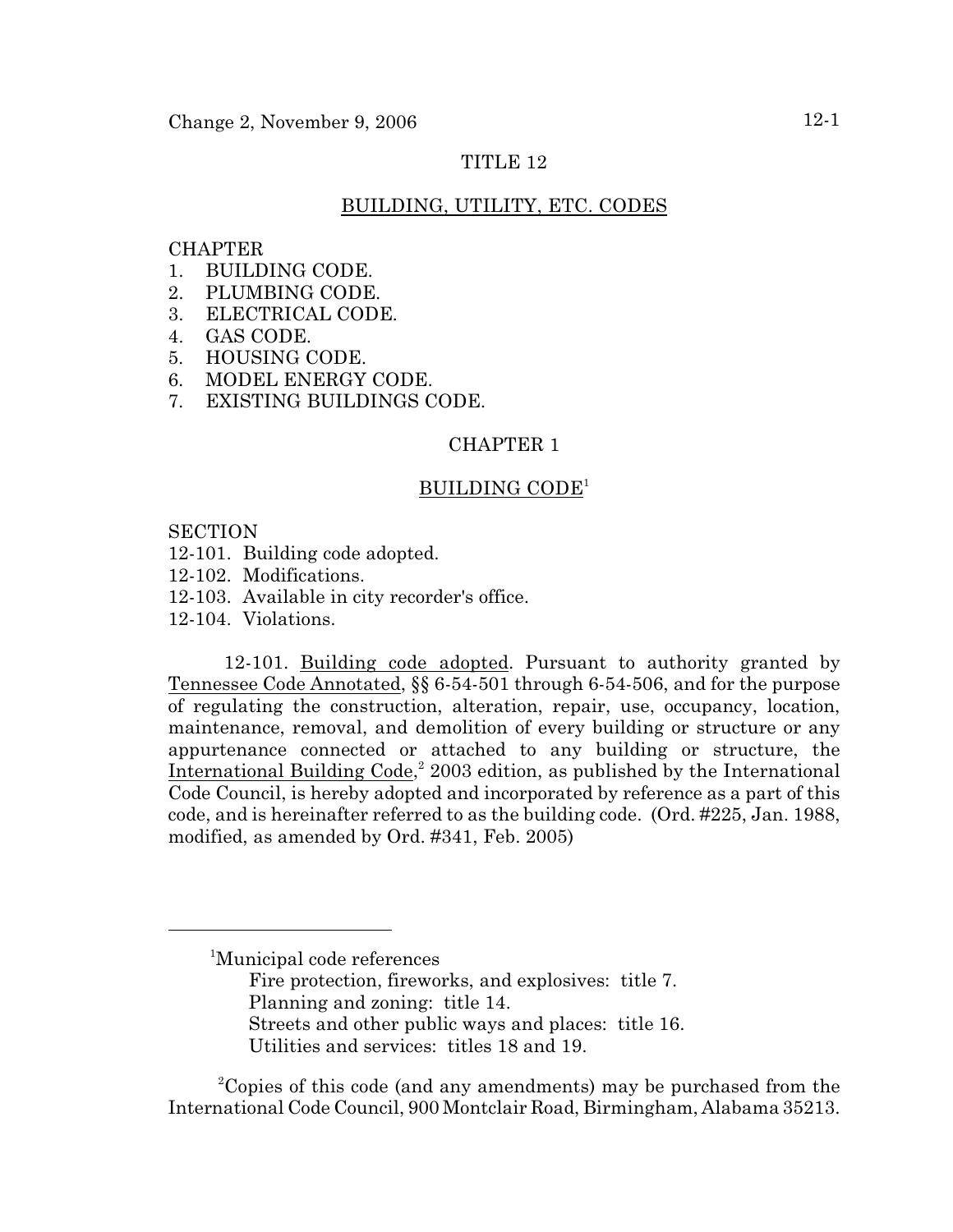Change 2, November 9, 2006  $12-2$ 

12-102. Modifications. (1) Definitions. Whenever the building code refers to the "Chief Appointing Authority" or the "Chief Administrator," it shall be deemed to be a reference to the Town Council of Carthage. When the "Building Official" or "Director of Public Works" is named it shall, for the purposes of the building code, mean such person as the town council shall have appointed or designated to administer and enforce the provisions of the building code. Section 107 of the building code is hereby deleted.

(2) Permit fees. The schedule of permit fees shall be collected as set by the board of mayor and aldermen. (Ord. #225, Jan. 1988, modified, as amended by Ord. #341, Feb. 2005)

12-103. Available in city recorder's office. Pursuant to the requirements of the Tennessee Code Annotated, § 6-54-502, one (1) copy of the building code has been placed on file in the city recorder's office and shall be kept there for the use and inspection of the public. (Ord. #225, Jan. 1988, modified)

12-104. Violations. It shall be unlawful for any person to violate or fail to comply with any provision of the building code as herein adopted by reference and modified. (Ord. #225, Jan. 1988)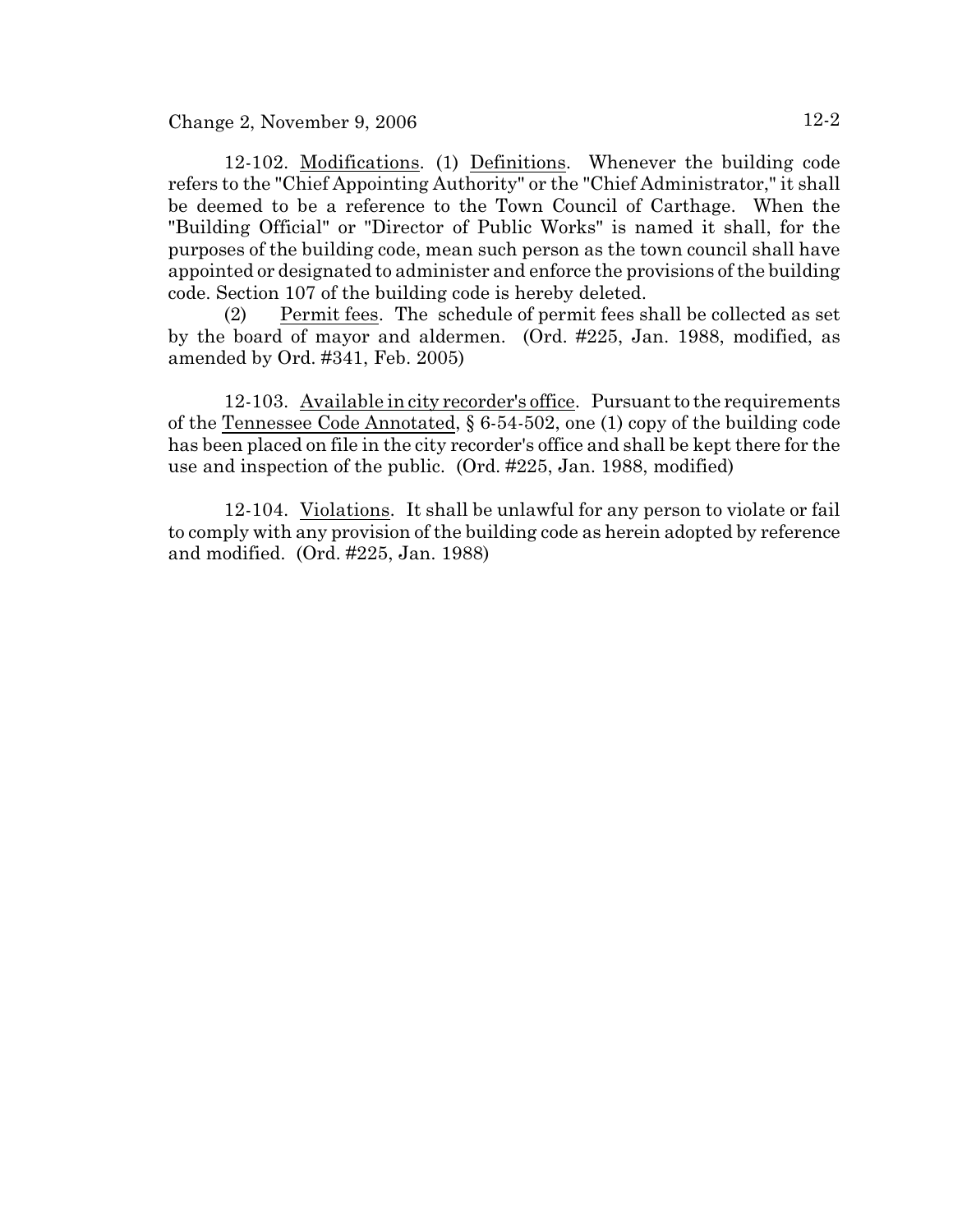### PLUMBING CODE<sup>1</sup>

### **SECTION**

- 12-201. Plumbing code adopted.
- 12-202. Modifications.
- 12-203. Available in city recorder's office.
- 12-204. Violations.
- 12-205. Enforcement.

12-201. Plumbing code adopted. Pursuant to authority granted by Tennessee Code Annotated, §§ 6-54-501 through 6-54-506, and for the purpose of regulating plumbing installations, including alterations, repairs, equipment, appliances, fixtures, fittings, and the appurtenances thereto, within or without the town, when such plumbing is or is to be connected with the town water or sewerage system, the International Plumbing Code, $2003$  edition, as published by the International Code Council, is hereby adopted and incorporated by reference as a part of this code and is hereinafter referred to as the plumbing code. (1983 Code, § 4-201, modified, as amended by Ord. #342, Feb. 2005)

12-202. Modifications. (1) Definitions. Wherever the plumbing code refers to the "Chief Appointing Authority," the "Administrative Authority," or the "Governing Authority," it shall be deemed to be a reference to the town council.

Wherever "City Engineer," "Engineering Department," "Plumbing Official," or "Inspector" is named or referred to, it shall mean the person appointed or designated by the town council to administer and enforce the provisions of the plumbing code. Section 107 of the plumbing code is hereby deleted.

(2) Permit fees. The schedule of permit fees shall be collected as set by the board of mayor and aldermen. (1983 Code, § 4-202, modified, as amended by Ord. #342, Feb. 2005)

<sup>2</sup>Copies of this code (and any amendments) may be purchased from the International Code Council, 900 Montclair Road, Birmingham, Alabama 35213.

<sup>&</sup>lt;sup>1</sup>Municipal code references Cross connections: title 18. Street excavations: title 16. Wastewater treatment: title 18. Water and sewer system administration: title 18.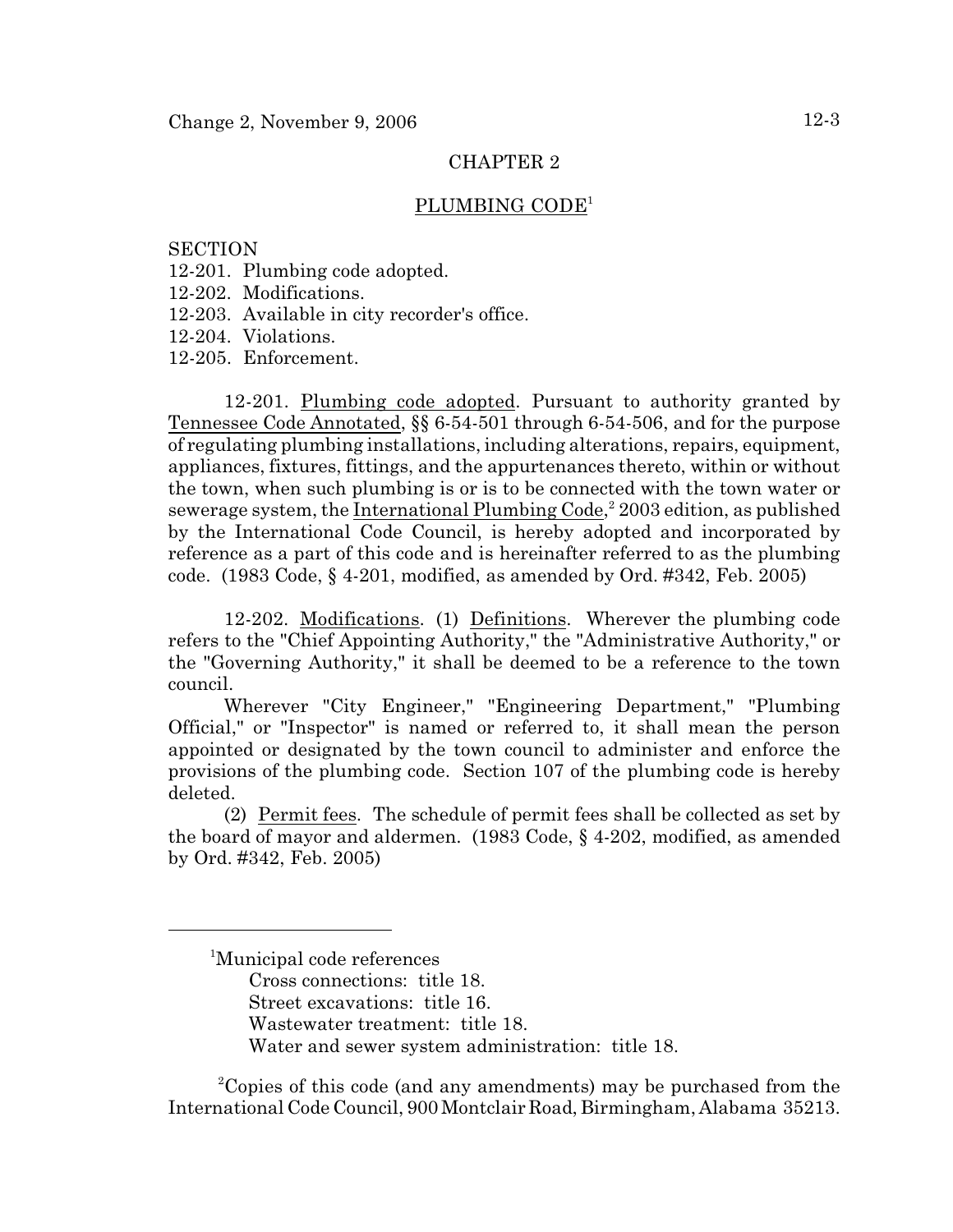12-203. Available in city recorder's office. Pursuant to the requirements of Tennessee Code Annotated, § 6-54-502, one (1) copy of the plumbing code has been placed on file in the city recorder's office and shall be kept there for the use and inspection of the public. (1983 Code, § 4-203, modified)

12-204. Violations. It shall be unlawful for any person to violate or fail to comply with any provision of the plumbing code as herein adopted by reference and modified. (1983 Code, § 4-204)

12-205. Enforcement. The provisions of this code subsection shall not be subject to enforcement by the City of Carthage until such time as the town employs an employee, agent and/or independent contractor who shall specifically undertake to regulate on behalf of the town said industry or service as herein defined.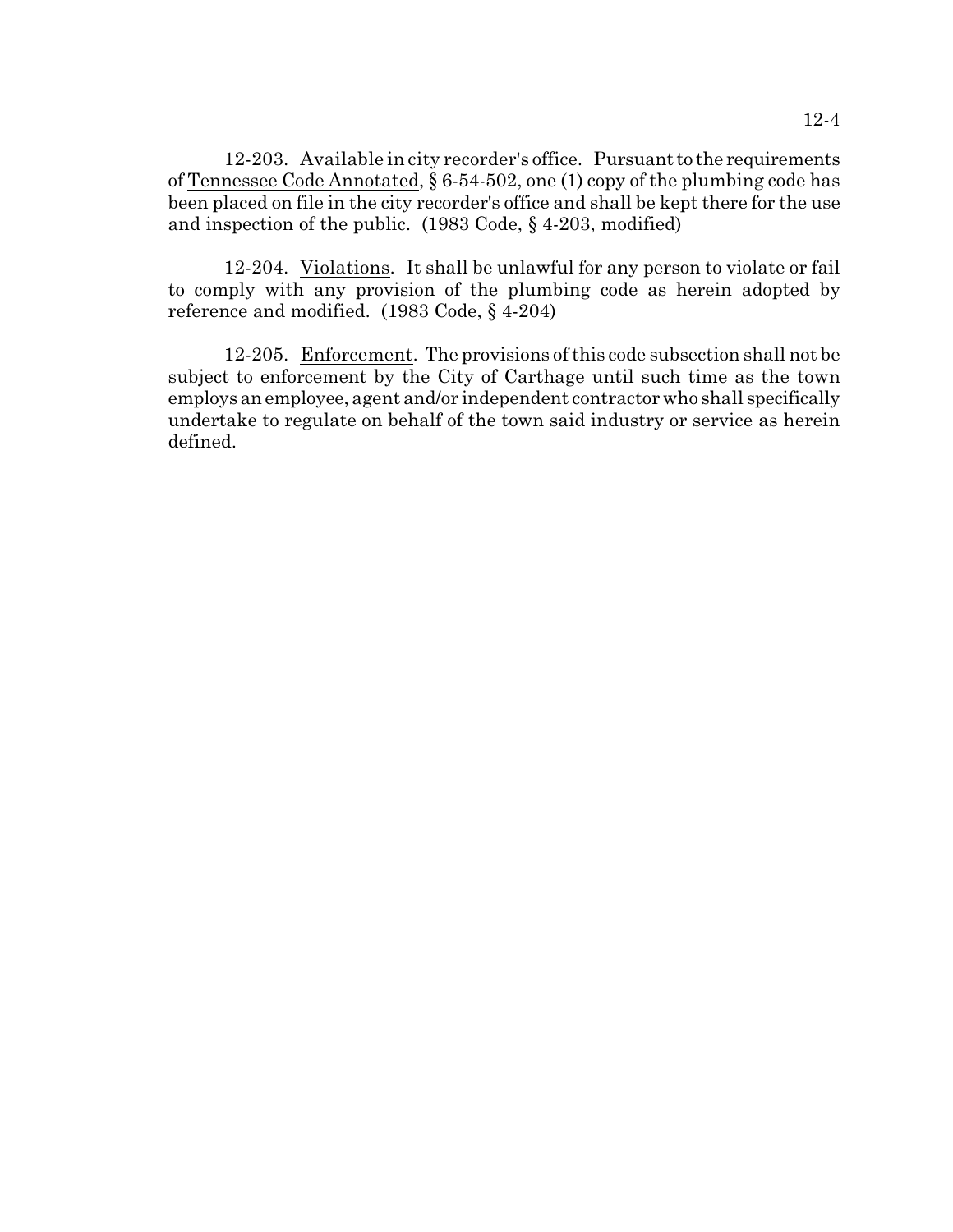### ELECTRICAL CODE<sup>1</sup>

### **SECTION**

- 12-301. Electrical code adopted.
- 12-302. Available in city recorder's office.
- 12-303. Permit required for doing electrical work.
- 12-304. Violations.
- 12-305. Electrical inspector.
- 12-306. Fees.
- 12-307. Enforcement.

12-301. Electrical code adopted. Pursuant to authority granted by Tennessee Code Annotated, §§ 6-54-501 through 6-54-506, and for the purpose of providing practical minimum standards for the safeguarding of persons and of buildings and their contents from hazards arising from the use of electricity for light, heat, power, radio, signaling, or for other purposes, the National Electrical Code, $3$  1999 edition, as prepared by the National Fire Protection Association, is hereby adopted and incorporated by reference as a part of this code and is hereinafter referred to as the electrical code. (1983 Code, § 4-301, modified)

12-302. Available in city recorder's office. Pursuant to the requirements of Tennessee Code Annotated, § 6-54-502, one (1) copy of the electrical code has been placed on file in the city recorder's office and shall be kept there for the use and inspection of the public. (1983 Code, § 4-302, modified)

12-303. Permit required for doing electrical work. No electrical work shall be done within this town until a permit therefor has been issued by the town. The term "electrical work" shall not be deemed to include minor repairs that do not involve the installation of new wire, conduits, machinery, apparatus, or other electrical devices generally requiring the services of an electrician. (1983 Code, § 4-303)

12-304. Violations. It shall be unlawful for any person to do or authorize any electrical work or to use any electricity in such manner or under such

<sup>&</sup>lt;sup>1</sup>Municipal code references

Fire protection, fireworks and explosives: title 7.

<sup>&</sup>lt;sup>2</sup>Copies of this code may be purchased from the National Fire Protection Association, 1 Batterymarch Park, Quincy, Massachusetts 02269-9101.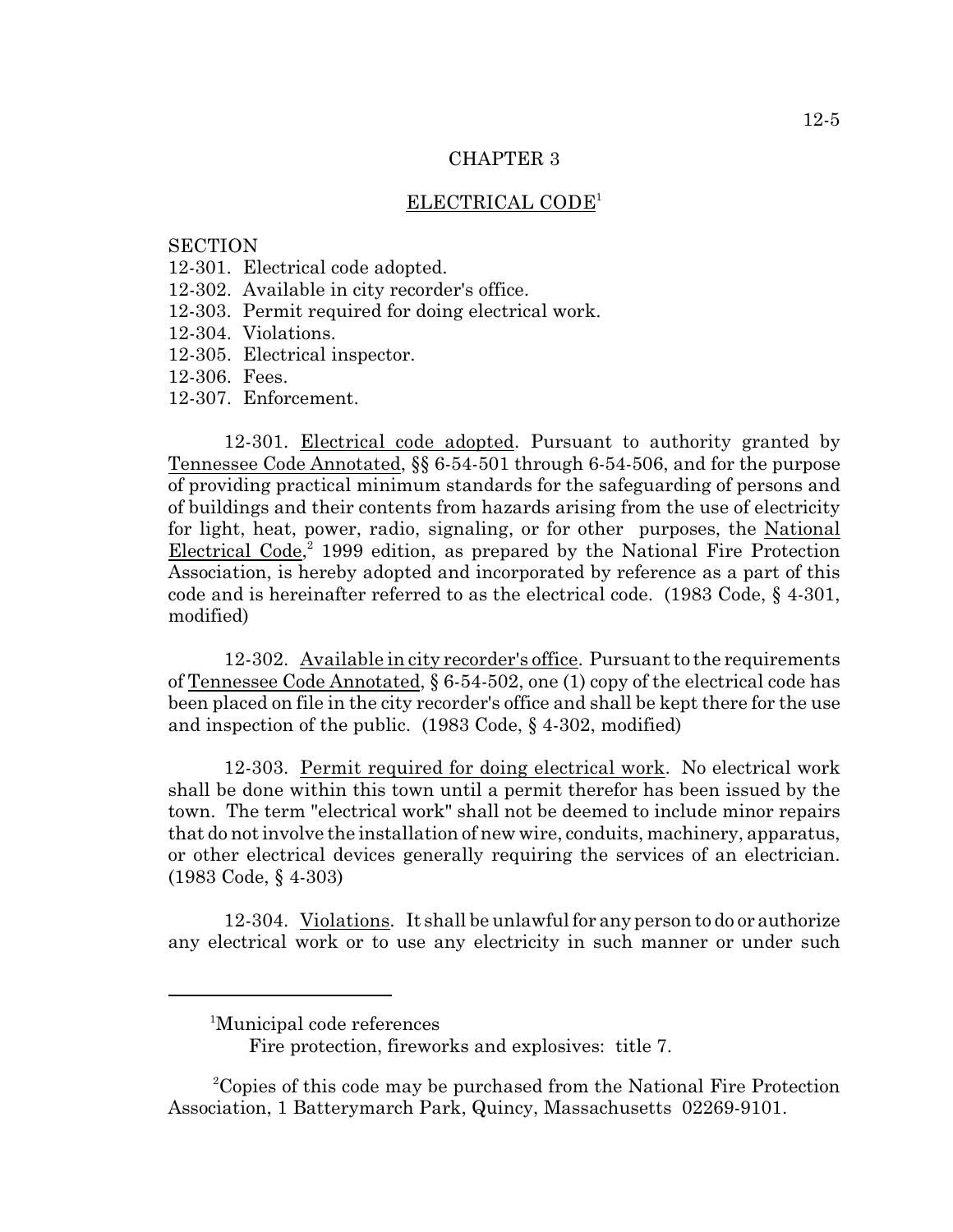circumstances as not to comply with this chapter and/or the requirements and standards prescribed by the electrical code. (1983 Code, § 4-304)

12-305. Electrical inspector. The electrical inspector shall be such person as the town council shall appoint or designate. It shall be his duty to enforce compliance with this chapter and the electrical code as herein adopted by reference. He is authorized and directed to make such inspections of electrical equipment and wiring, etc., as are necessary to insure compliance with the applicable regulations, and may enter any premises or building at any reasonable time for the purpose of discharging his duties. He is authorized to refuse or discontinue electrical service to any person or place not complying with this chapter and/or the electrical code. (1983 Code, § 4-305)

12-306. Fees. The electrical inspector shall collect the same fees as are authorized in Tennessee Code Annotated, § 68-102-143, for electrical inspections by deputy inspectors of the state fire marshal. (1983 Code, § 4-306)

12-307. Enforcement. The provisions of this code subsection shall not be subject to enforcement by the City of Carthage until such time as the town employs an employee, agent and/or independent contractor who shall specifically undertake to regulate on behalf of the town said industry or service as herein defined.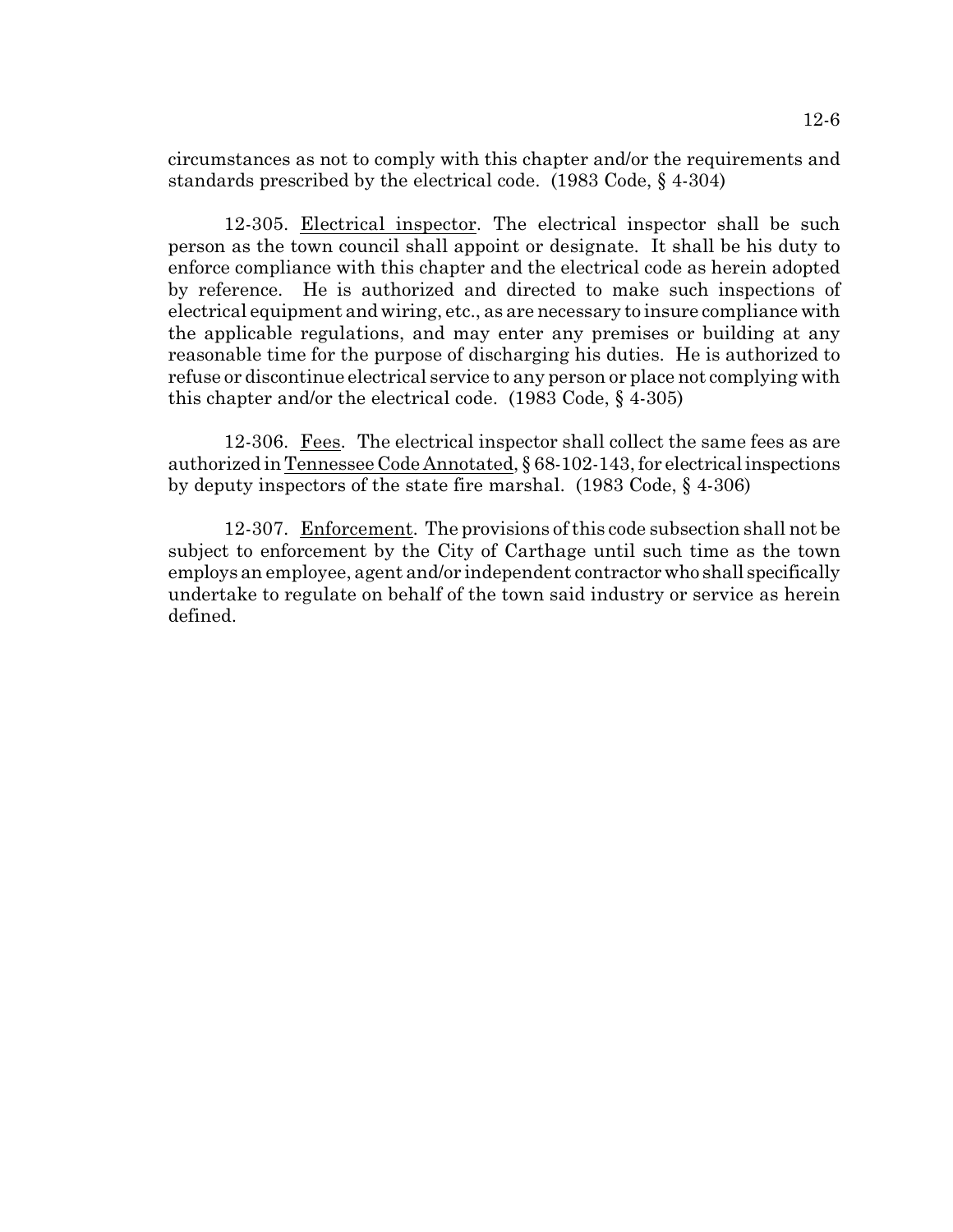# $GAS$   $CODE<sup>1</sup>$

# **SECTION**

- 12-401. Title and definitions.
- 12-402. Purpose and scope.
- 12-403. Use of existing piping and appliances.
- 12-404. Bond and license.
- 12-405. Gas inspector and assistants.
- 12-406. Powers and duties of inspector.
- 12-407. Permits.
- 12-408. Inspections.
- 12-409. Certificates.
- 12-410. Fees.
- 12-411. Violations and penalties.
- 12-412. Nonliability.
- 12-413. Enforcement.

12-401. Title and definitions. This chapter and the code herein adopted by reference shall be known as the gas code of the Town of Carthage and may be cited as such. The following definitions are provided for the purpose of interpretation and administration of the gas code.

(1) "Inspector" means the person appointed as inspector, and shall include each assistant inspector, if any, from time to time acting as such under this chapter by appointment of the town council.

(2) "Person" means any individual, partnership, firm, corporation, or any other organized group of individuals.

(3) "Gas company" means any person distributing gas within the corporate limits or authorized and proposing to so engage.

(4) "Certificate of approval" means a document or tag issued and/or attached by the inspector to the inspected material, piping, or appliance installation, filled out, together with date, address of the premises, and signed by the inspector.

(5) "Certain appliances" means conversion burners, floor furnaces, central heating plants, vented wall furnaces, water heaters, and boilers. (1983 Code, § 4-401)

12-402. Purpose and scope. The purpose of the gas code is to provide minimum standards, provisions, and requirements for safe installation of

<sup>&</sup>lt;sup>1</sup>Municipal code reference

Gas system administration: title 19, chapter 2.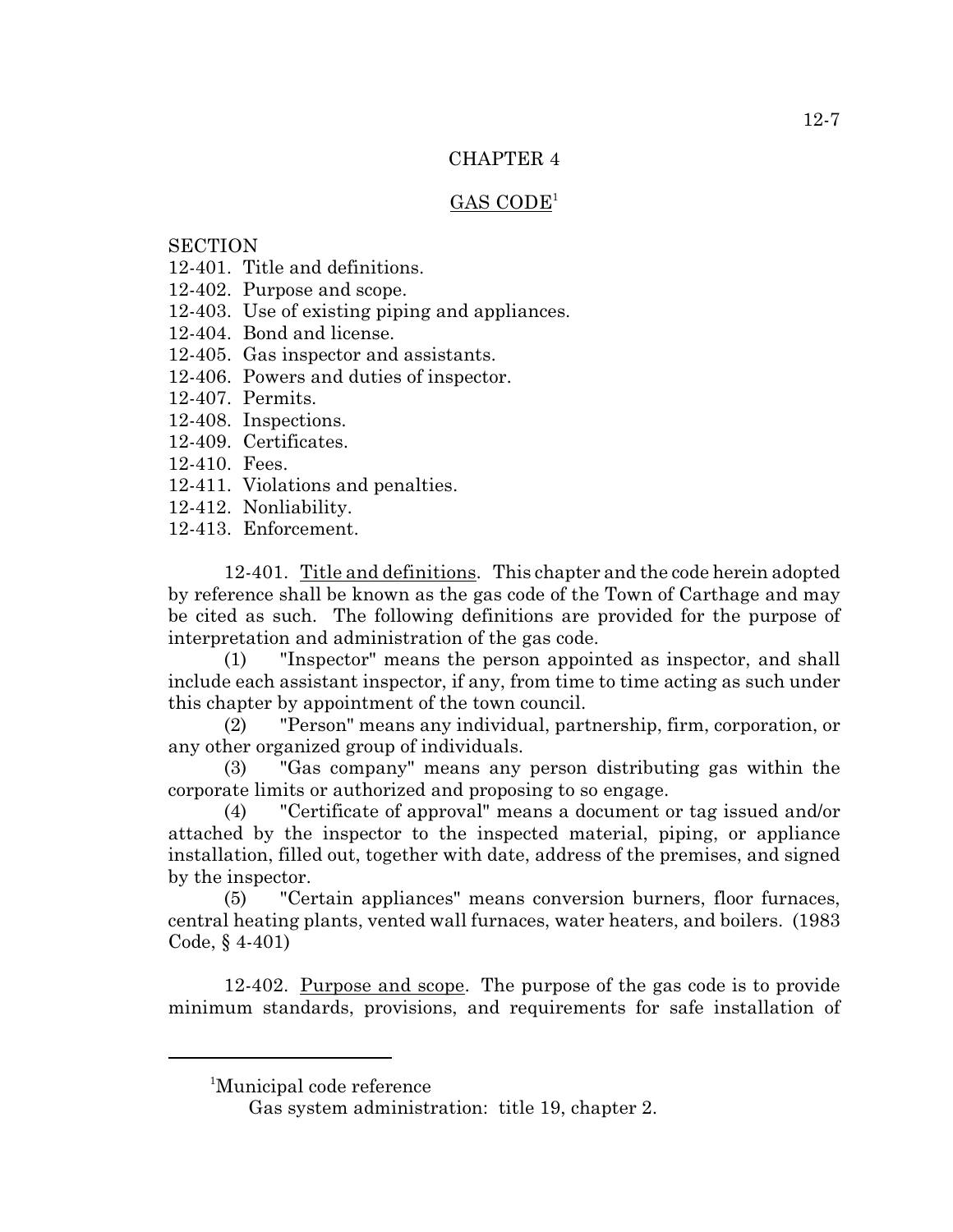consumer's gas piping and gas appliances. All gas piping and gas appliances installed, replaced, maintained, or repaired within the corporate limits shall conform to the requirements of this chapter and to the Standard Gas Code,<sup>1</sup> 1999 edition, which is hereby incorporated by reference and made a part of this chapter as if fully set forth herein. One (1) copy of the gas code shall be kept on file in the office of the city recorder for the use and inspection of the public. (1983 Code, § 4-402, modified)

12-403. Use of existing piping and appliances. Notwithstanding any provision in the gas code to the contrary, consumer's piping installed prior to the adoption of the gas code or piping installed to supply other than natural gas may be converted to natural gas if the inspector finds, upon inspection and proper tests, that such piping will render reasonably satisfactory gas service to the consumer and will not in any way endanger life or property; otherwise, such piping shall be altered or replaced, in whole or in part, to conform with the requirements of the gas code. (1983 Code, § 4-403)

12-404. Bond and license. (1) No person shall engage in or work at the installation, extension, or alteration of consumer's gas piping or certain gas appliances, until such person shall have secured a license as hereinafter provided, and shall have executed and delivered to the city recorder a good and sufficient bond in the penal sum of \$10,000, with corporate surety, conditioned for the faithful performance of all such work, entered upon or contracted for, in strict accordance and compliance with the provisions of the gas code. The bond herein required shall expire on the first day of January next following its approval by the city recorder, and thereafter on the first day of January of each year a new bond, in form and substance as herein required, shall be given by such person to cover all such work as shall be done during such year.

(2) Upon approval of said bond, the person desiring to do such work shall secure from the city recorder a nontransferable license which shall run until the first day of January next succeeding its issuance, unless sooner revoked. The person obtaining a license shall pay any applicable license fees to the city recorder.

(3) Nothing herein contained shall be construed as prohibiting an individual from installing or repairing his own appliances or installing, extending, replacing, altering, or repairing consumer's piping on his own premises, or as requiring a license or a bond from an individual doing such work on his own premises; provided, however, all such work must be done in

<sup>&</sup>lt;sup>1</sup>Copies of this code (and any amendments) may be purchased from the Southern Building Code Congress International, Inc., 900 Montclair Road, Birmingham, Alabama 35213.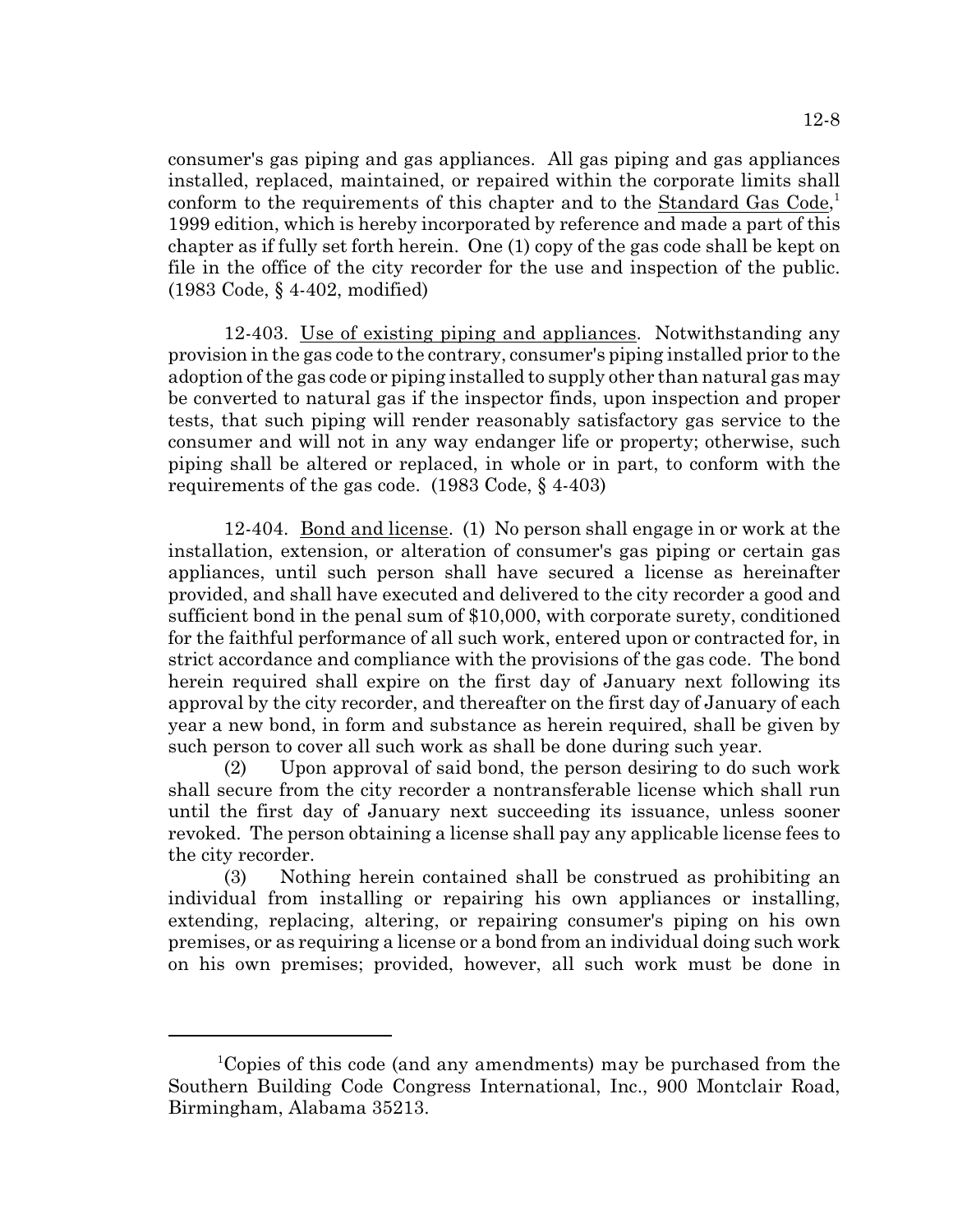conformity with all other provisions of the gas code, including those relating to permits, inspections, and fees. (1983 Code, § 4-404, modified)

12-405. Gas inspector and assistants. To provide for the administration and enforcement of the gas code, the office of gas inspector is hereby created. The inspector, and such assistants as may be necessary in the proper performance of the duties of the office, shall be appointed or designated by the town council. (1983 Code, § 4-405)

12-406. Powers and duties of inspector. (1) The inspector is authorized and directed to enforce all of the provisions of the gas code. Upon presentation of proper credentials, he may enter any building or premises at reasonable times for the purpose of making inspections or preventing violations of the gas code.

(2) The inspector is authorized to disconnect any gas piping or fixture or appliance for which a certificate of approval is required but has not been issued with respect to same, or which, upon inspection, shall be found defective or in such condition as to endanger life or property. In all cases where such a disconnection is made, a notice shall be attached to the piping, fixture, or appliance disconnected by the inspector, which notice shall state that the same has been disconnected by the inspector, together with the reason or reasons therefor, and it shall be unlawful for any person to remove said notice or reconnect said gas piping or fixture or appliance without authorization by the inspector and such gas piping or fixture or appliance shall not be put in service or used until the inspector has attached his certificate of approval in lieu of his prior disconnection notice.

(3) It shall be the duty of the inspector to confer from time to time with representatives of the local health department, the local fire department, and the gas company, and otherwise obtain from proper sources all helpful information and advice, presenting same to the appropriate officials from time to time for their consideration. (1983 Code, § 4-406)

12-407. Permits. (1) No person shall install a gas conversion burner, floor furnace, central heating plant, vented wall furnace, water heater, boiler, consumer's gas piping, or convert existing piping to utilize natural gas without first obtaining a permit to do such work from the city recorder; however, permits will not be required for setting or connecting other gas appliances, or for the repair of leaks in house piping.

(2) When only temporary use of gas is desired, the city recorder may issue a permit for such use, for a period of not to exceed sixty (60) days, provided the consumer's gas piping to be used is given a test equal to that required for a final piping inspection.

(3) Except when work in a public street or other public way is involved the gas company shall not be required to obtain permits to set meters, or to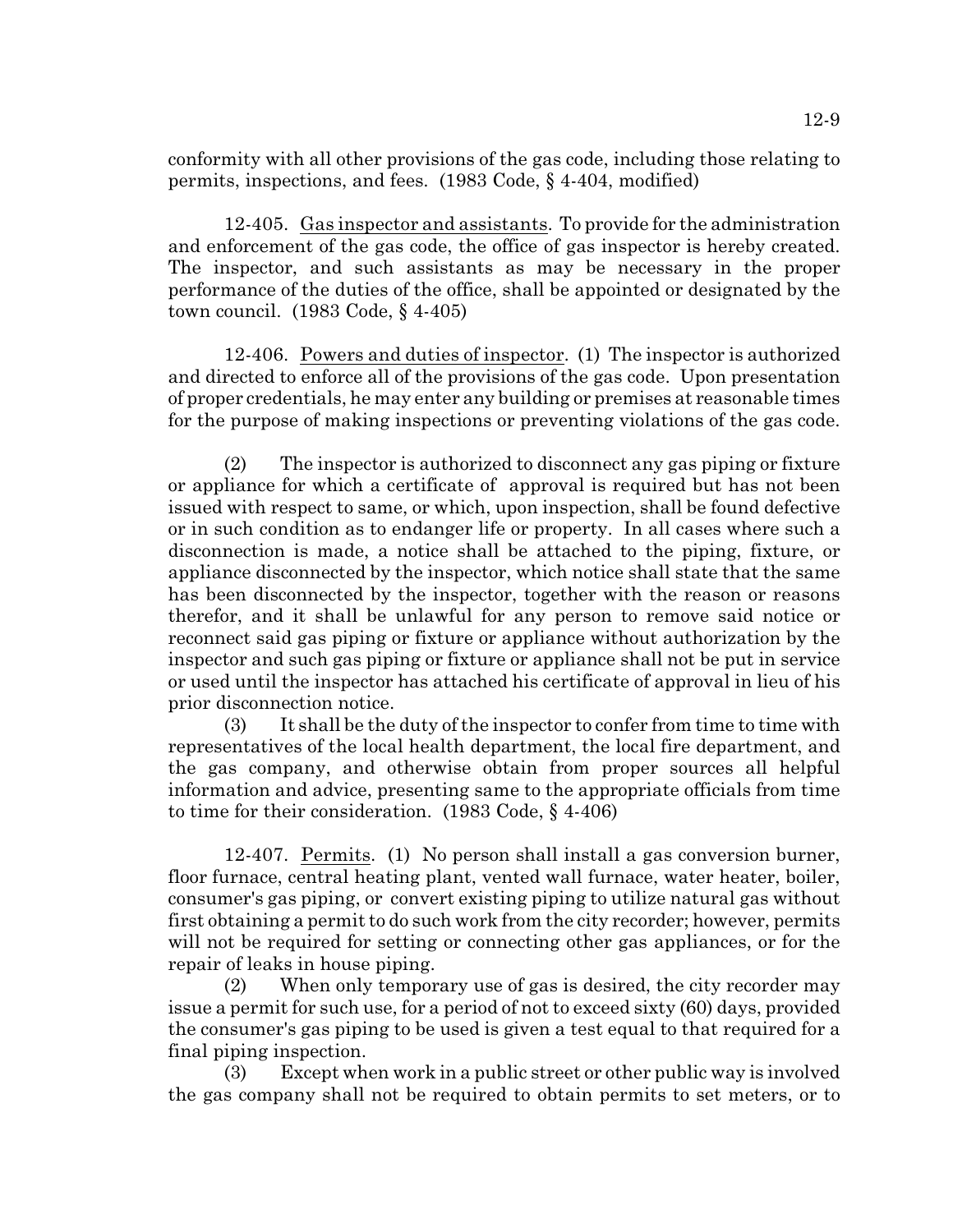extend, relocate, remove, or repair its service lines, mains, or other facilities, or for work having to do with its own gas system. (1983 Code, § 4-407, modified)

12-408. Inspections. (1) A rough piping inspection shall be made after all new piping authorized by the permit has been installed, and before any such piping has been covered or concealed or any fixtures or gas appliances have been attached thereto.

(2) A final piping inspection shall be made after all piping authorized by the permit has been installed and after all portions thereof which are to be concealed by plastering or otherwise have been so concealed, and before any fixtures or gas appliances have been attached thereto. This inspection shall include a pressure test, at which time the piping shall stand an air pressure equal to not less than the pressure of a column of mercury six (6) inches in height, and the piping shall hold this air pressure for a period of at least ten (10) minutes without any perceptible drop. A mercury column gauge shall be used for the test. All tools, apparatus, labor, and assistance necessary for the test shall be furnished by the installer of such piping. (1983 Code, § 4-408)

12-409. Certificates. The inspector shall issue a certificate of approval at the completion of the work for which a permit for consumer piping has been issued if after inspection it is found that such work complies with the provisions of the gas code. A duplicate of each certificate issued covering consumer's gas piping shall be delivered to the gas company and used as its authority to render gas service. (1983 Code, § 4-409)

12-410. Fees. The permit fee schedule as recommended in Appendix "B" of the gas code is hereby adopted. (1983 Code, § 4-410, modified)

12-411. Violations and penalties. Section 110 of the gas code is hereby deleted. Any person who shall violate or fail to comply with any of the provisions of the gas code shall be guilty of a misdemeanor, and upon conviction thereof shall be fined under the general penalty clause for this code of ordinances, or the license of such person may be revoked, or both fine and revocation of license may be imposed. (1983 Code, § 4-411, modified)

12-412. Nonliability. This chapter shall not be construed as imposing upon the town any liability or responsibility for damages to any person injured by any defect in any gas piping or appliance mentioned herein, or by installation thereof, nor shall the town, or any official or employee thereof, be held as assuming any such liability or responsibility by reason of the inspection authorized hereunder or the certificate of approval issued by the inspector. (1983 Code, § 4-412)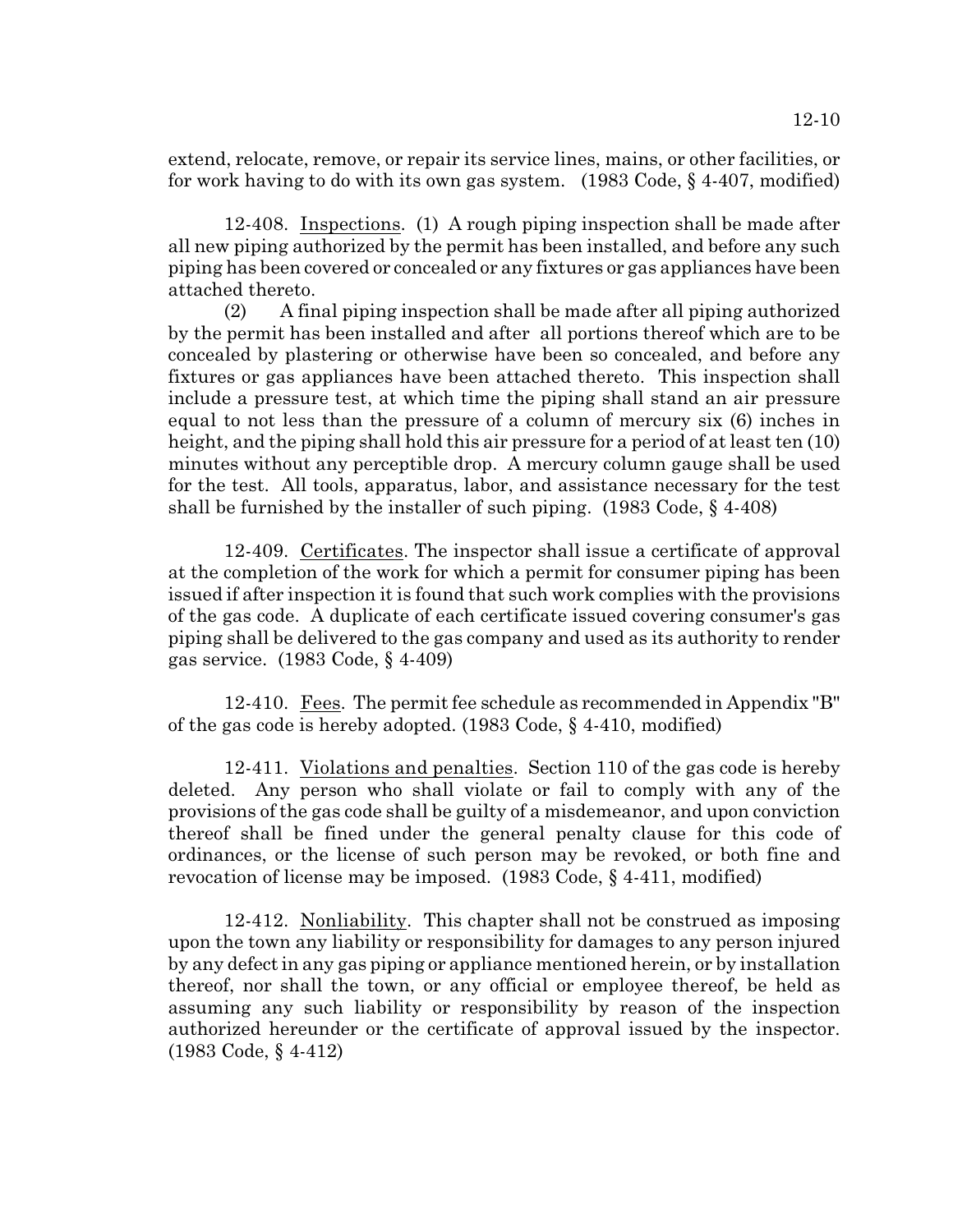12-413. Enforcement. The provisions of this code subsection shall not be subject to enforcement by the City of Carthage until such time as the town employs an employee, agent and/or independent contractor who shall specifically undertake to regulate on behalf of the town said industry or service as herein defined.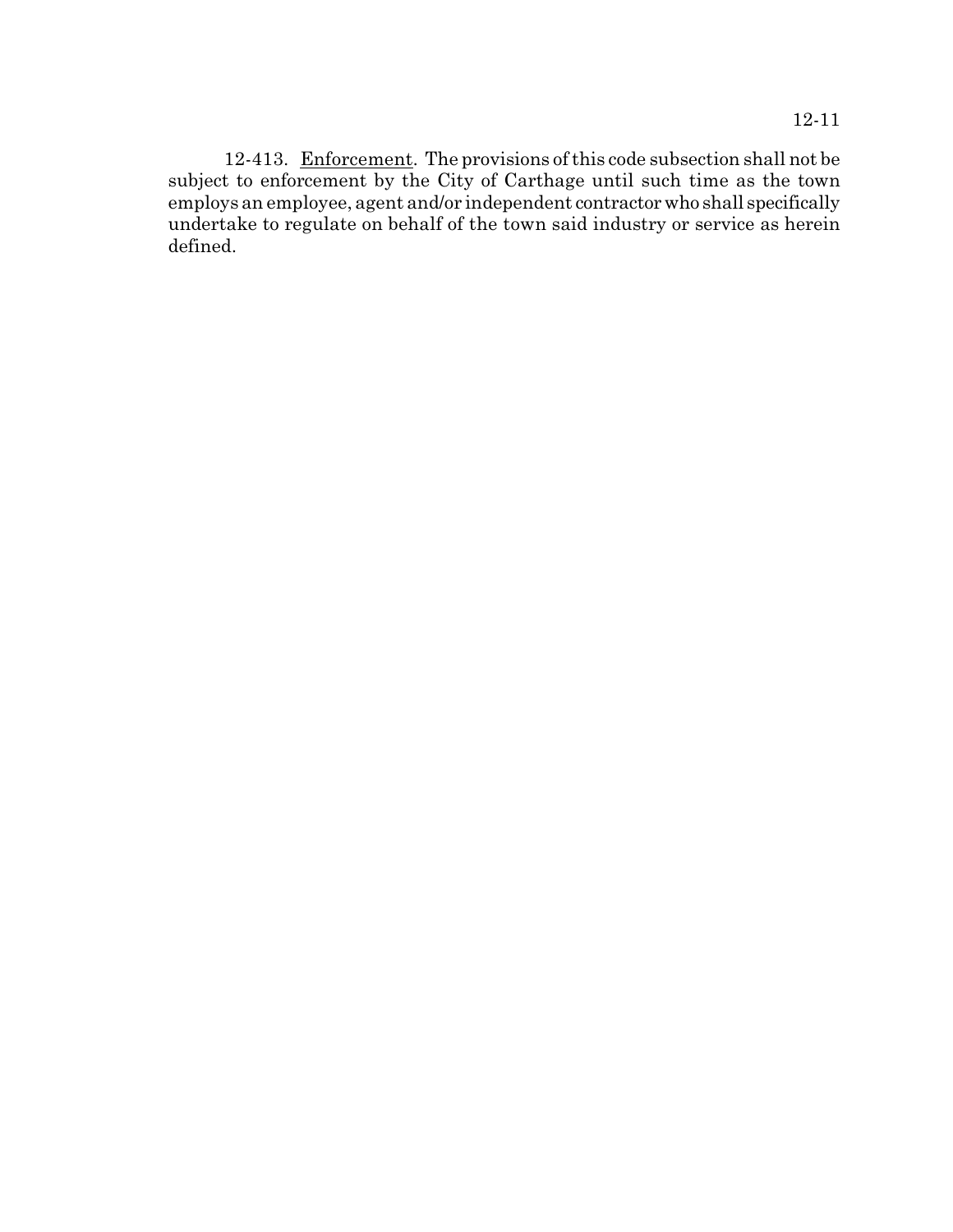### HOUSING CODE<sup>1</sup>

### **SECTION**

- 12-501. Housing code adopted.
- 12-502. Modifications.
- 12-503. Available in city recorder's office.

12-504. Violations.

12-501. Housing code adopted. Pursuant to authority granted by Tennessee Code Annotated, §§ 6-54-501 through 6-54-506, and for the purpose of securing the public safety, health, and general welfare through structural strength, stability, sanitation, adequate light, and ventilation in dwellings, apartment houses, rooming houses, and buildings, structures, or premises used as such, the International Residential Code, $2003$  edition, as published by the International Code Council, is hereby adopted and incorporated by reference as a part of this code and is hereinafter referred to as the housing code. (1983 Code, § 4-501, modified, as amended by Ord. #343, Feb. 2005)

12-502. Modifications. (1) Definitions. Wherever the residential code refers to the "Building Official" it shall mean the person appointed or designated by the town council to administer and enforce the provisions of the residential code. Wherever the "Department of Law" is referred to it shall mean the town attorney. Wherever the "Applicable Governing Body" is referred to it shall mean the town council.

(2) The schedule of permit fees shall be collected by the board of mayor and aldermen. (1983 Code, § 4-502, as amended by Ord. #343, Feb. 2005)

12-503. Available in city recorder's office. Pursuant to the requirements of Tennessee Code Annotated, § 6-54-502, one (1) copy of the housing code has been placed on file in the city recorder's office and shall be kept there for the use and inspection of the public. (1983 Code, § 4-503, modified)

12-504. Violations. It shall be unlawful for any person to violate or fail to comply with any provision of the housing code as herein adopted by reference and modified. (1983 Code, § 4-504)

<sup>2</sup>Copies of this code (and any amendments) may be purchased from the International Code Council, 900 Montclair Road, Birmingham, Alabama 35213.

<sup>&</sup>lt;sup>1</sup>Municipal code reference

Fair housing: title 9, chapter 3.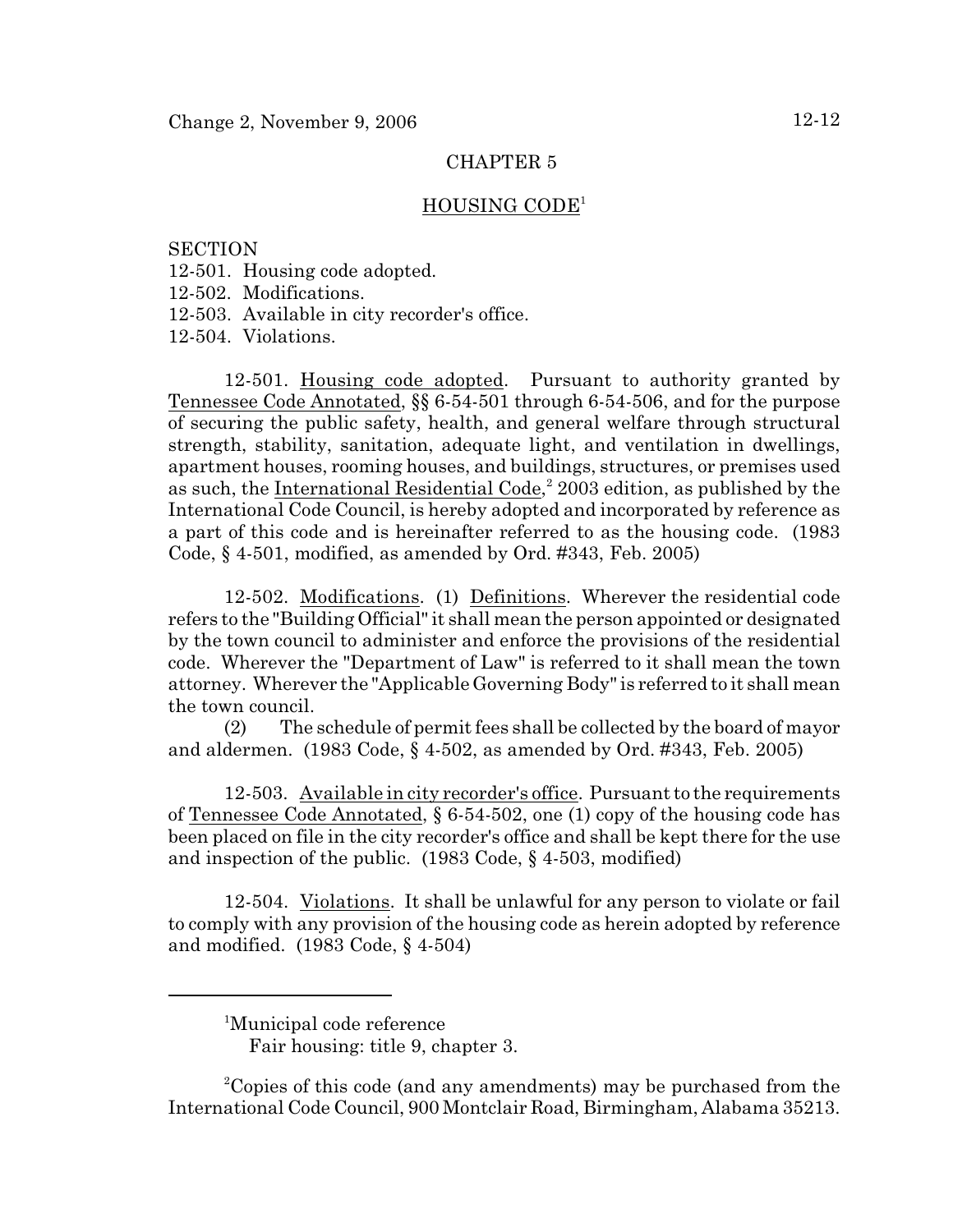### MODEL ENERGY CODE<sup>1</sup>

### **SECTION**

- 12-601. Model energy code adopted.
- 12-602. Modifications.
- 12-603. Available in recorder's office.
- 12-604. Violation and penalty.

12-601. Model energy code adopted. Pursuant to authority granted by Tennessee Code Annotated, §§ 6-54-501 through 6-54-506, and for the purpose of regulating the design of buildings for adequate thermal resistance and low air leakage and the design and selection of mechanical, electrical, water-heating and illumination systems and equipment which will enable the effective use of energy in new building construction, the International Energy Conservation  $Code<sub>i</sub><sup>2</sup> 2003 edition, as published by the International Code Council, is hereby$ adopted and incorporated by reference as a part of this code, and is hereinafter referred to as the energy code. (as amended by Ord. #345, Feb. 2005)

12-602. Modifications. Whenever the energy code refers to the "responsible government agency," it shall be deemed to be a reference to the Town of Carthage. When the "building official" is named it shall, for the purposes of the energy code, mean such person as the board of mayor and aldermen shall have appointed or designated to administer and enforce the provisions of the energy code.

12-603. Available in recorder's office. Pursuant to the requirements of the Tennessee Code Annotated, § 6-54-502, one (1) copy of the energy code has

<sup>1</sup>State law reference

Fire protection, fireworks, and explosives: title 7.

Planning and zoning: title 14.

Streets and other public ways and places: title 16.

Utilities and services: titles 18 and 19.

<sup>2</sup>Copies of this code (and any amendments) may be purchased from International Code Council, 900 Montclair Road, Birmingham, Alabama 35123.

Tennessee Code Annotated, § 13-19-106 requires Tennessee cities either to adopt the Model Energy Code, 1992 edition, or to adopt local standards equal to or stricter than the standards in the energy code. Municipal code references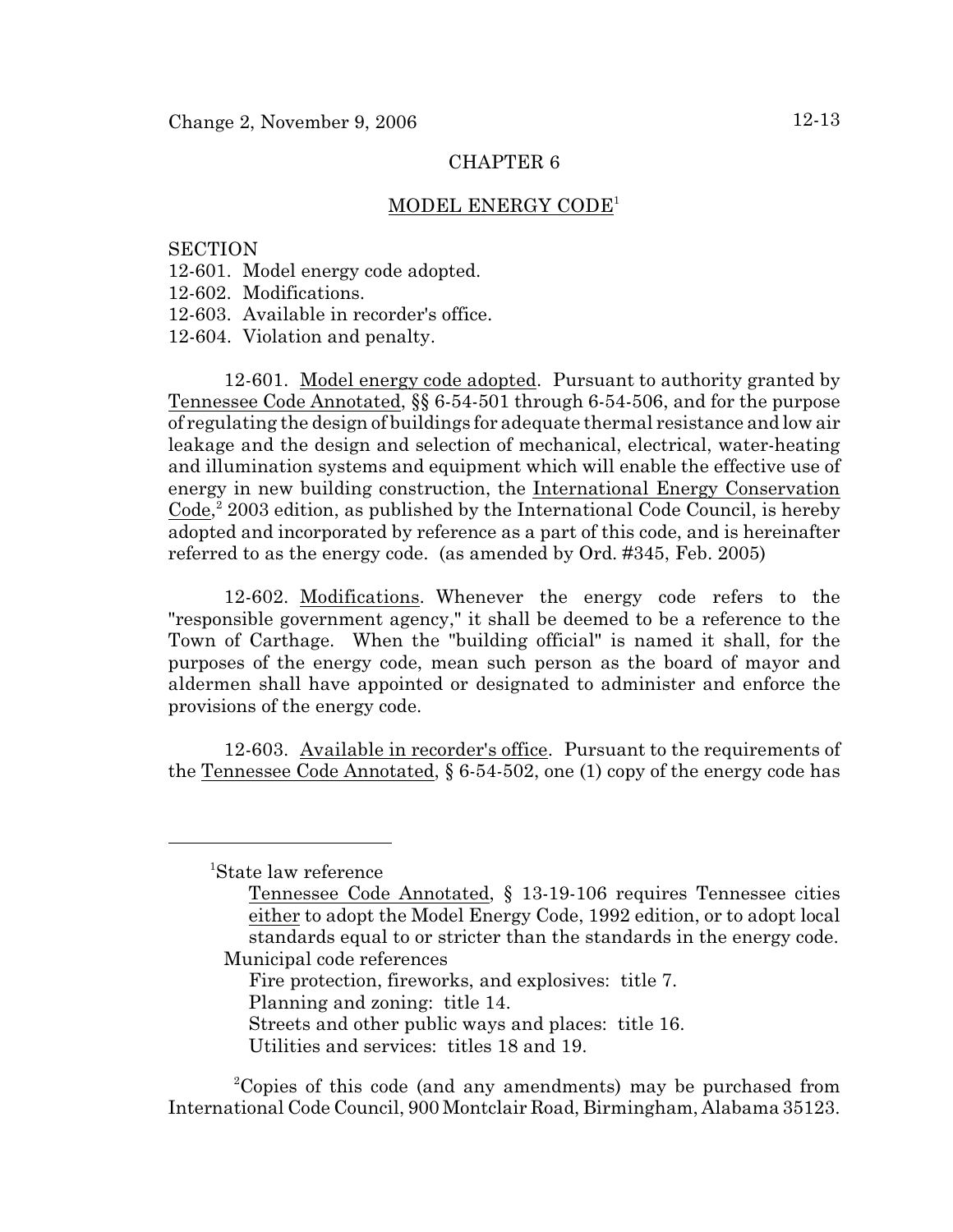12-14

been placed on file in the recorder's office and shall be kept there for the use and inspection of the public.

12-604. Violation and penalty. It shall be a civil offense for any person to violate or fail to comply with any provision of the energy code as herein adopted by reference and modified. The violation of any section of this chapter shall be punishable by a penalty of up to five hundred dollars (\$500) for each offense. Each day a violation is allowed to continue shall constitute a separate offense.